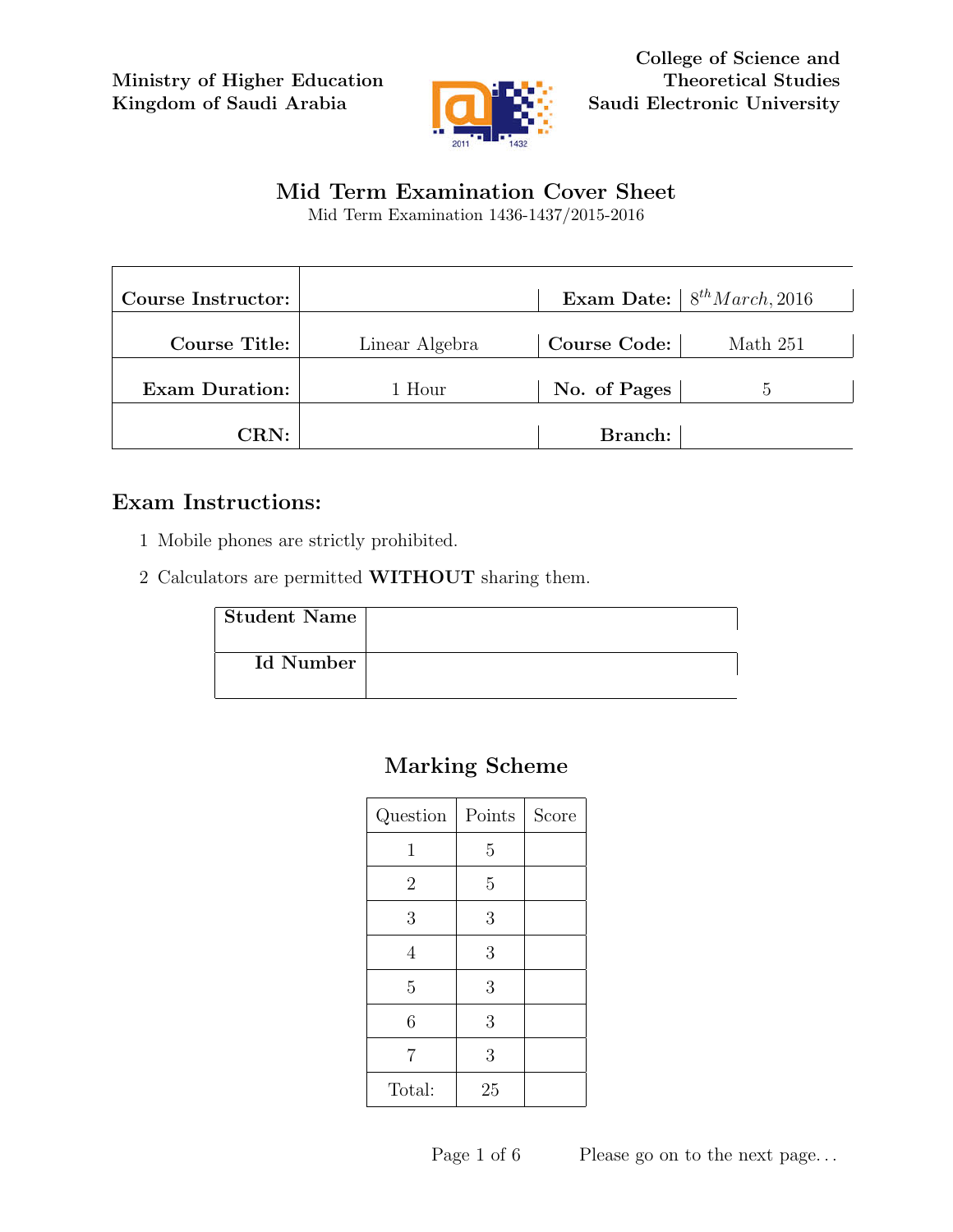

- 1. State whether the following statements are true or false: [5]
	- (a) The matrix  $\begin{bmatrix} 2 & -1 \\ -5 & 3 \end{bmatrix}$  is the inverted coefficient matrix of the following system of linear equation:

$$
3x + y = 4
$$

$$
5x + 2y = 7.
$$

 $(a)$  True

 $(b)$  False

(b) The determinant of the matrix  $\sqrt{ }$  $\overline{\phantom{a}}$ 2 6 1 3 −6 9 0 1 5 1 is 165.

(c) If  $u = (7, 1, 5)$  and  $v = (5, 4, -1)$  then the distance between u and v is  $\sqrt{29}$ .

(d) Any plane passing through origin is a subspace in  $\mathbb{R}^3$ .

 $(d)$  True

 $(c)$  False

(e) If W is a proper subspace of a finite dimensional vector space V, then  $dim(V) \leq$  $dim(W)$ .

 $(e)$  False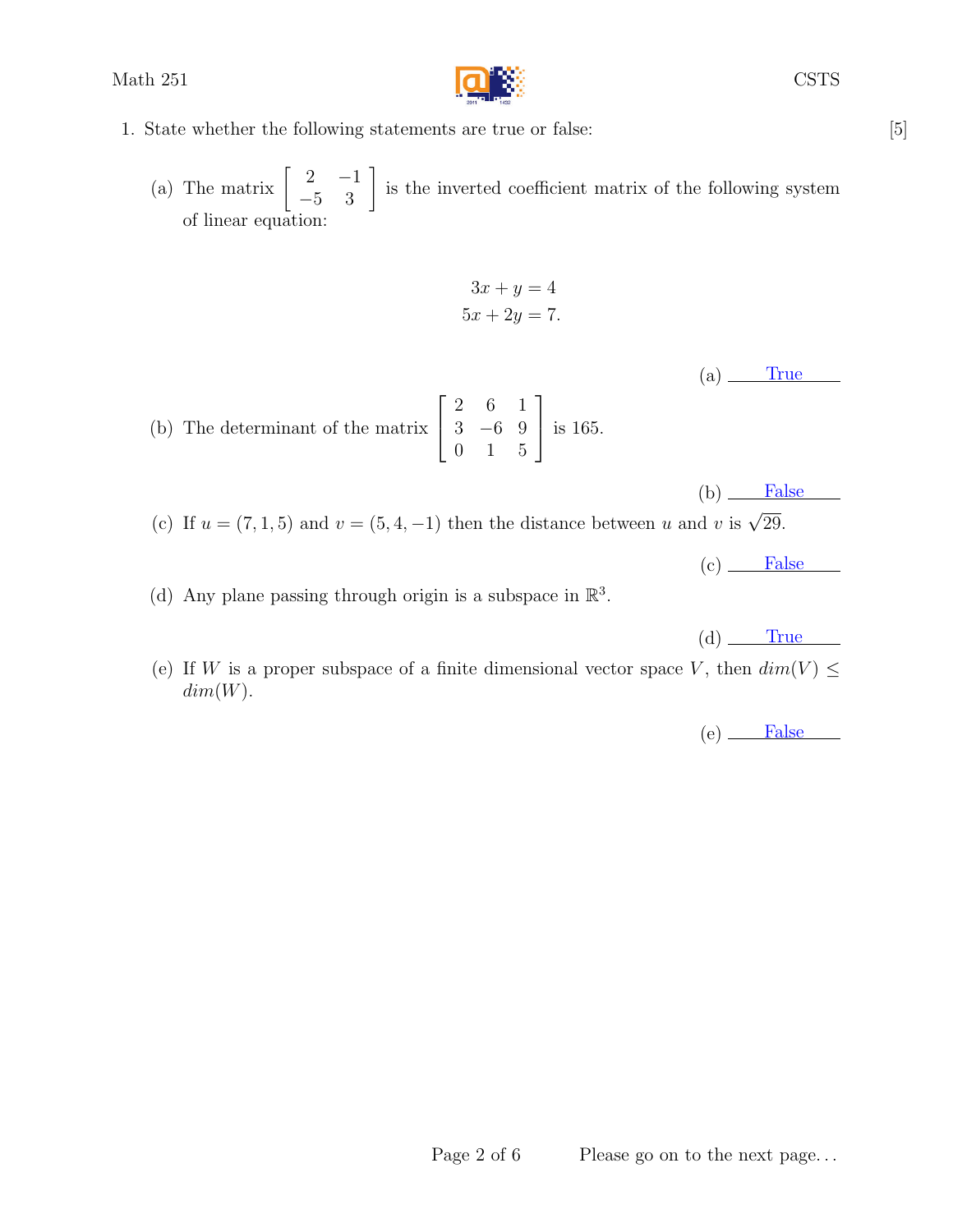

- 2. Mark Tick  $(\checkmark)$  one of the alternatives from the following questions as your answer. [5]
	- (a) For the matrix  $\sqrt{ }$  $\overline{1}$ 3 4 0 −1 2 7  $-2$   $-4$  4 1 ,  $M_{23}$  is A. 0 B. -20 C. 4 D. -4

(b) The vector  $(1, 2, 0, -1)$  is orthogonal to the vector

A. (-1,3,1,4) B. (-2,1,0,4) C. (-2,3,1,4) D. (-1,3,-1,2)

(c) Which of the following set of vectors in  $\mathbb{R}^3$  is a basis?

A.  $\{(1, 2, 1), (2, 4, 2), (3, 4, -9)\}\$ B.  $\{(1, 2, 1), (2, 9, 0), (3, 3, 4)\}\$ C.  $\{(1, 2, 3), (0, 0, 0), (3, 2, 1)\}\$ D.  $\{(3, 2, -4), (24, 16, -32)\}\$ 

(d) If  $\theta$  is the angle between  $u = (1, -3, 4)$  and  $v = (3, 4, 7)$ , then  $\cos \theta =$ A.  $\frac{19}{26\sqrt{74}}$ B.  $\frac{19}{\sqrt{26}\sqrt{74}}$ C.  $\frac{19}{\sqrt{26}\sqrt{64}}$ 

D. 
$$
\frac{19}{\sqrt{26}\sqrt{84}}
$$

(e) If A is a  $4 \times 6$  matrix with rank 3, then nullity of A is

A. 1 B. 2 C. 4 D. 3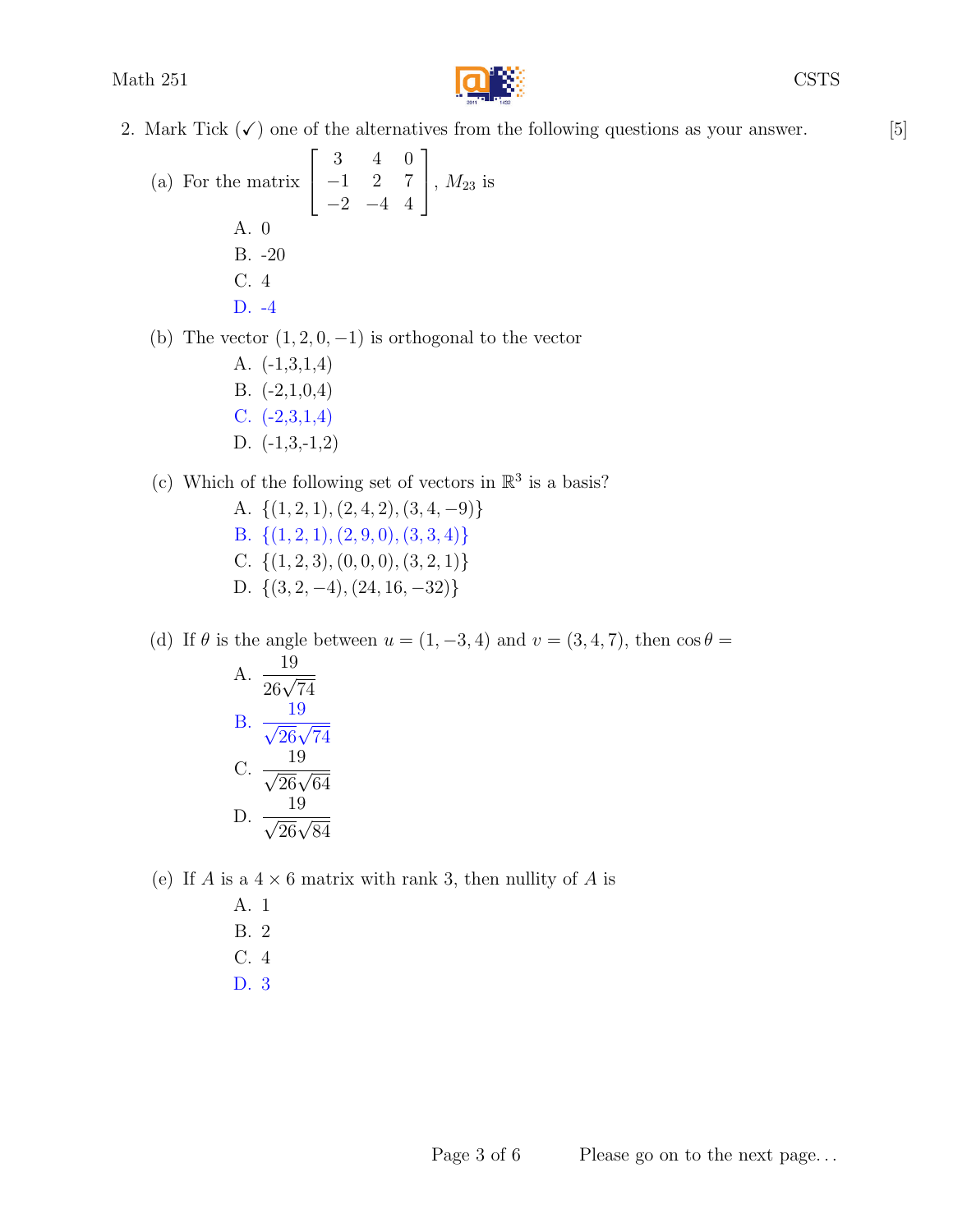

#### Attempt all questions.

3. Determine whether the following system has no solution, exactly one solution, or in- [3] finitely many solutions.

$$
2x_1 + 2x_2 = 2
$$

$$
x_1 + x_2 = 4
$$

Solution: No solution.

4. Find the determinant of the matrix  $A = \begin{bmatrix} -4 & 5 & 6 \end{bmatrix}$  by cofactor expansion along [3]  $\sqrt{ }$  $\overline{1}$ 1 2 3 −4 5 6 7 −8 9 1 by cofactor expansion along the first column of A.

Solution: The cofactor expansion along the first column of A is given by

$$
|A| = a_{11}C_{11} + a_{21}C_{21} + a_{31}C_{31}
$$
  
= 1(93) + (-4)(-42) + 7(-3)  
= 240.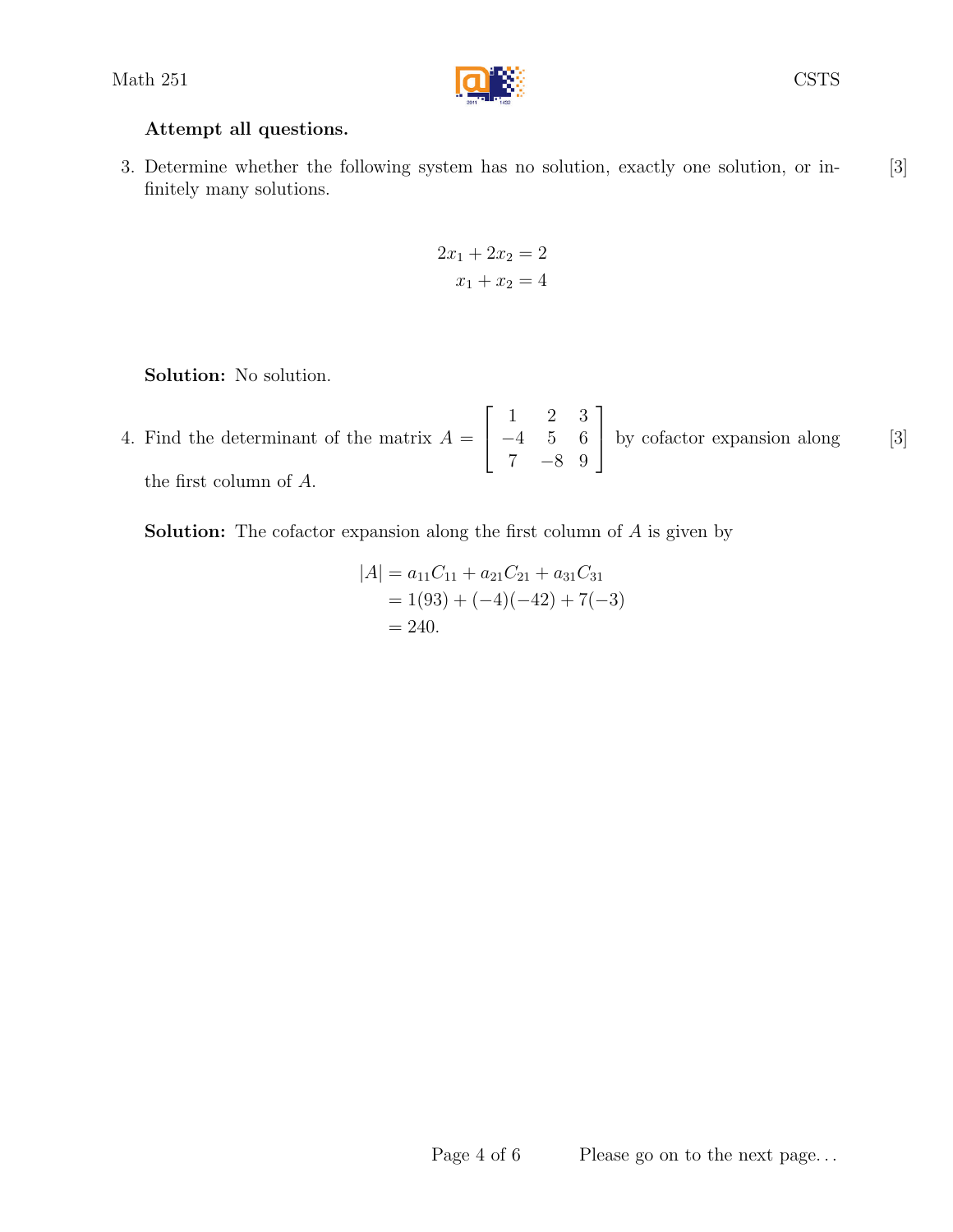

5. Find the cross product  $u \times v$  of the vectors  $u = (3, 1, 6)$ ,  $v = (-2, 5, 7)$ . [3]

**Solution:** 
$$
u \times v = \begin{vmatrix} i & j & k \\ 3 & 1 & 6 \\ -2 & 5 & 7 \end{vmatrix} = -23i - 33j + 17k.
$$

6. Show that the set  $S = \{i = (1, 0, 0), j = (0, 1, 0), k = (0, 0, 1)\}$  spans  $\mathbb{R}^3$ . [3]

#### Solution: S spans  $\mathbb{R}^3$ :

Take any element  $(x, y, z) \in \mathbb{R}^3$ . This can be written as  $(x, y, z) = x(1, 0, 0) + y(1, 0, 0) + z(1, 0, 0)$ *i.e.* Every element of  $\mathbb{R}^3$  can be written as the linear combination of  $(1,0,0), (0,1,0)$  and  $(0, 0, 1).$ Therefore S spans  $\mathbb{R}^3$ .